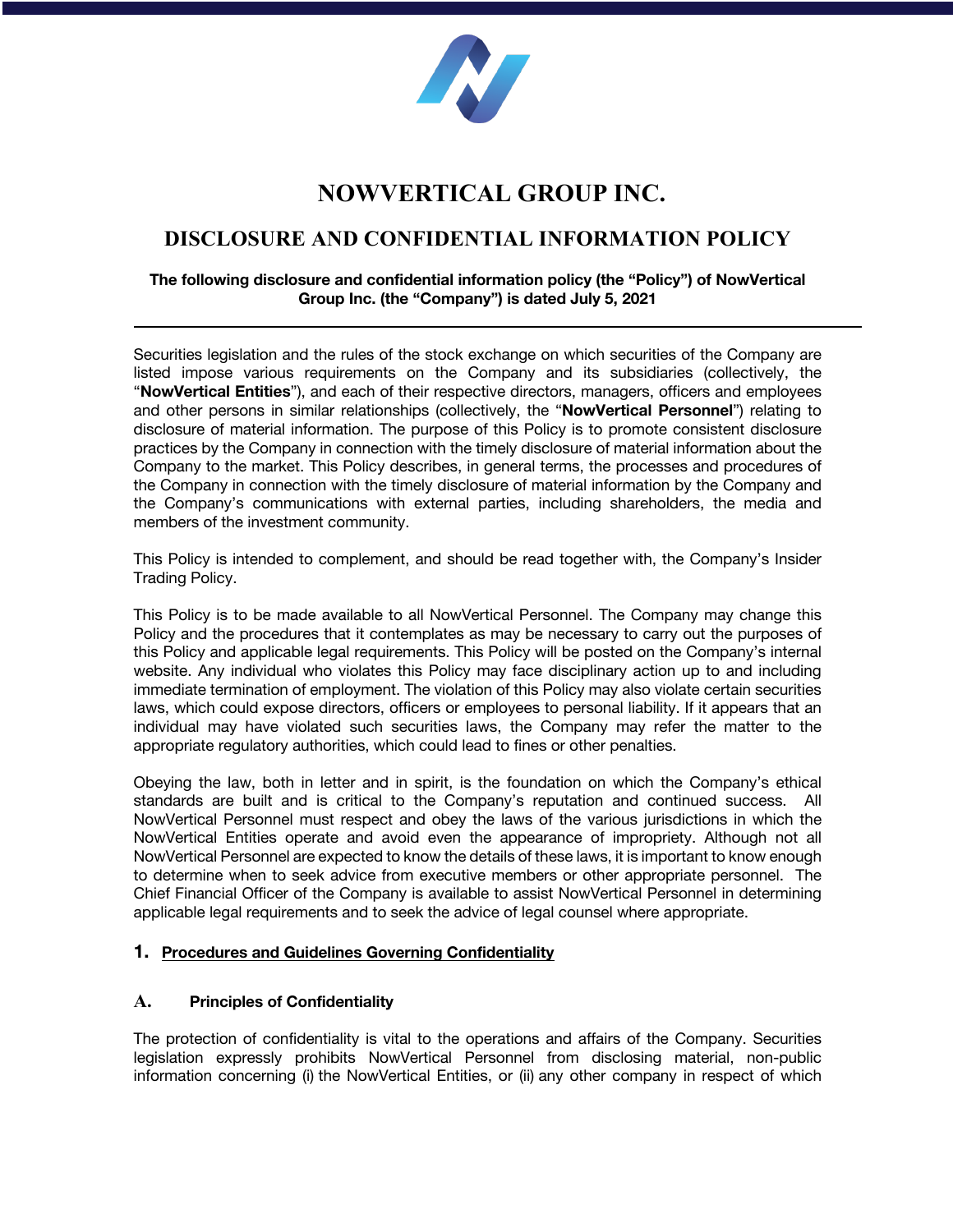

NowVertical Personnel may receive material, non-public information, to any person except in the necessary course of business.

Because it may be difficult to determine what information is confidential, all information received by and relating to the NowVertical Entities (as well as information learned about others while acting on behalf of the NowVertical Entities) should be treated as if it were confidential. As a general guideline, NowVertical Personnel should not discuss the affairs of the NowVertical Entities with, or make information about the NowVertical Entities available to, outsiders. Except as contemplated in this Policy, no NowVertical Personnel should disclose any confidential information or material, nonpublic information unless that disclosure is required as part of his or her regular duties. Where that information is to be disclosed to third parties, the NowVertical Entities may want to take specific steps to preserve the confidentiality of the information, including requiring the recipient of the information to sign an appropriate form of confidentiality agreement. All inquiries from outsiders regarding confidential or material, non-public information about the NowVertical Entities should be referred to a member of the board of directors of the Company (the "**Board**"), who will arrange a response.

No NowVertical Personnel should provide trading advice of any kind about the NowVertical Entities to anyone, in particular while possessing material, non-public information about the NowVertical Entities, except that NowVertical Personnel should advise others not to trade in securities of the Company if that trading might violate applicable laws or regulations or this Policy.

#### **B. Guidelines for Maintaining Confidentiality**

**General Guidelines**. To protect the confidentiality of information, the following general guidelines should be followed on all matters. More stringent measures may be adopted for particularly sensitive matters at the discretion of the responsible individual:

- only those third parties that clearly have been authorized should be provided with confidential information;
- confidential information should not be discussed in public places such as elevators, hallways, restaurants, health clubs, taxis or the subway;
- documents containing confidential information should not be read, discarded or carried in public places in a manner that may allow others to read them;
- documents containing confidential information should not be left unattended in public places, such as meeting rooms, reception areas or washrooms;
- persons from outside the NowVertical Entities should not be allowed to use or be in an area unattended where documents containing confidential information might be read by them;
- persons from outside the NowVertical Entities should not be told whether a special "trading blackout period" has been designated; and
- shredding boxes should be used for the disposal of all non-public documents.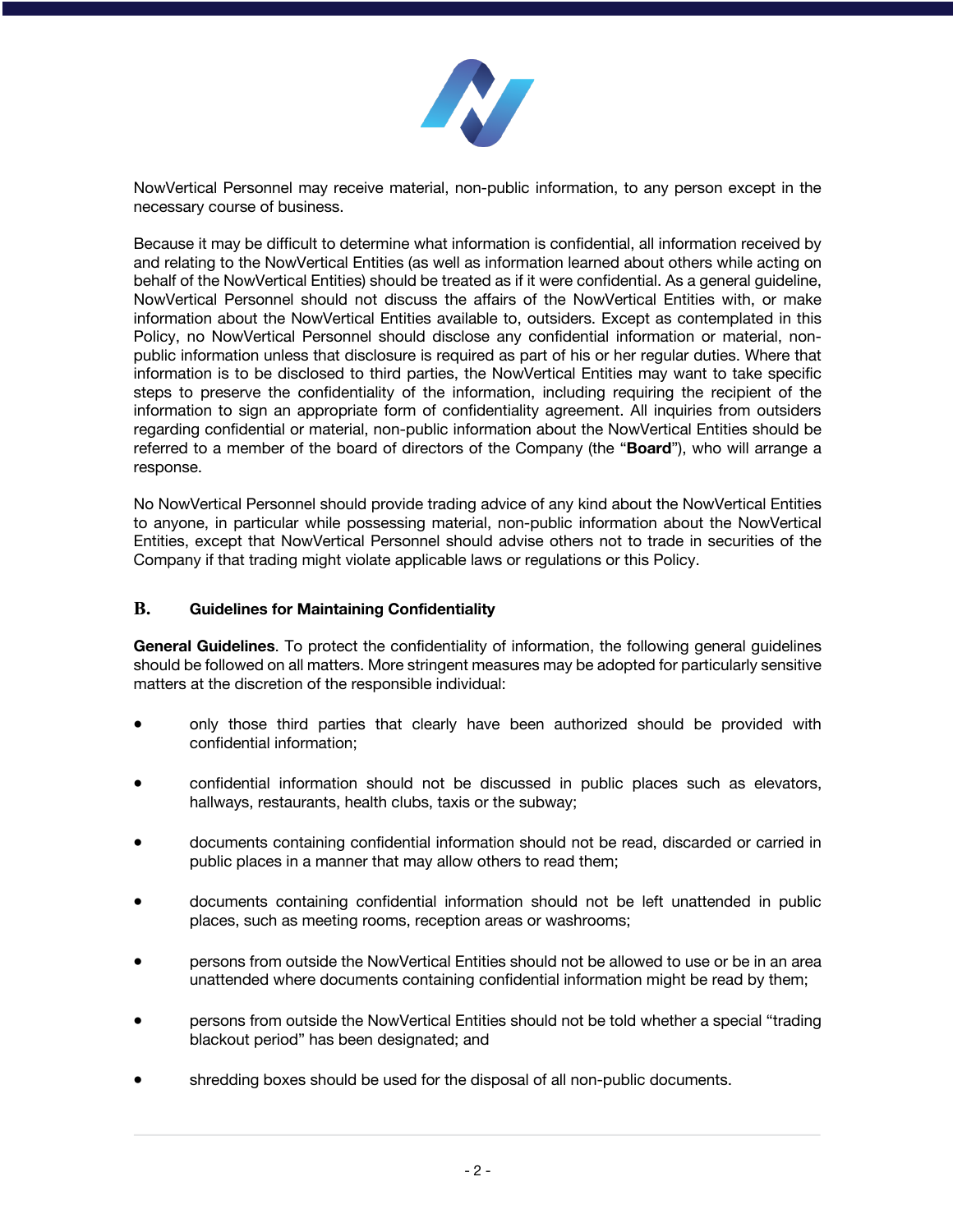

**Special Measures**. While judgment and care should be exercised at all times, the individual responsible for a particularly sensitive matter should consider whether other steps would be appropriate to minimize the risk of the confidentiality of information being compromised. Those steps might include:

- restricting access to the information within the NowVertical Entities;
- marking all envelopes or packages containing sensitive materials as confidential and for opening by the addressee only;
- securing or coding all communications that will be sent electronically;
- storing sensitive information on computers in a manner that limits the risk that unauthorized operators might gain access;
- logging-off computers when away from the terminal for any substantial period;
- omitting names of parties and other identifying information from preliminary drafts of documents for sensitive matters;
- exercising caution when using laptops or reviewing documents on airplanes or in other public places;
- holding of telephone and other conversations (and particularly those on speaker phones) regarding a confidential matter behind closed doors and not in public places where the discussion may be overheard, such as elevators, hallways, restaurants, airplanes or taxis;
- limiting communications on wireless devices only to situations where it is reasonable to believe that the transmission can be made and received under secure conditions; and
- assigning to any new confidential matter a code or other non-identifying name.

#### **2. Procedures and Guidelines Governing Disclosure**

#### **A. Administration of Policy**

The Board is responsible for the administration and implementation of this Policy.

#### **B. Material Information**

For the purposes of this Policy, "material information" means any information relating to the business and affairs of the Company that (a) would reasonably be expected to result in a significant change in the market price or value of the Company's securities, or (b) a reasonable investor would consider to be important when making an investment decision. Material information consists of both material facts and material changes relating to the Company's business and affairs.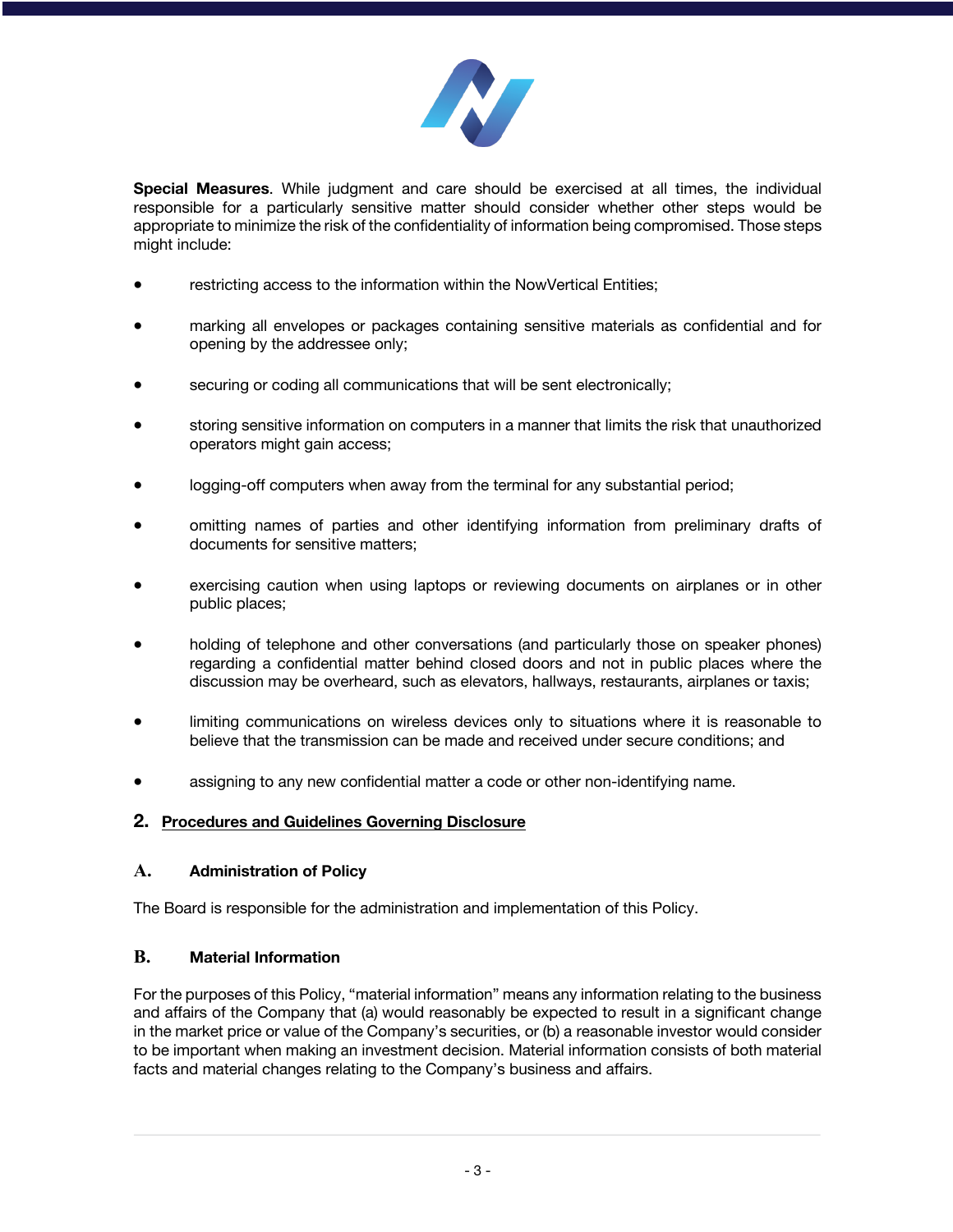

While it is not possible to identify all information that would be considered to be "material", the following developments would ordinarily be considered by the TSX Venture Exchange (the "**TSXV**") to be material:

- changes in the ownership of securities that may affect control of the Company;
- changes in corporate structure, such as reorganizations, amalgamations, etc.;
- take-over bids or issuer bids;
- major corporate acquisitions or dispositions;
- changes in capital structure;
- borrowing of a significant amount of funds;
- public or private sale of additional securities;
- entering into or loss of significant contracts;
- firm evidence of significant increases or decreases in near-term earnings prospects;
- changes in capital investment plans or corporate objectives;
- significant changes in management;
- significant litigation;
- major labour disputes or disputes with major contractors or suppliers;
- events of default under financing or other agreements; and
- any other developments relating to the business and affairs of the Company that would reasonably be expected to significantly affect the market price or value of any of the Company's securities or that would reasonably be expected to have a significant influence on a reasonable investor's investment decisions.

In assessing the materiality of information, the Company will consider the nature of the information itself, the potential impact on the market price of the Company's securities and prevailing market conditions. These factors will be reviewed and considered with other applicable factors on a caseby-case basis.

#### **C. Disclosure Principles**

In complying with the requirement to immediately disclose all material information under applicable laws and stock exchange rules, the Company will adhere to the following basic disclosure principles: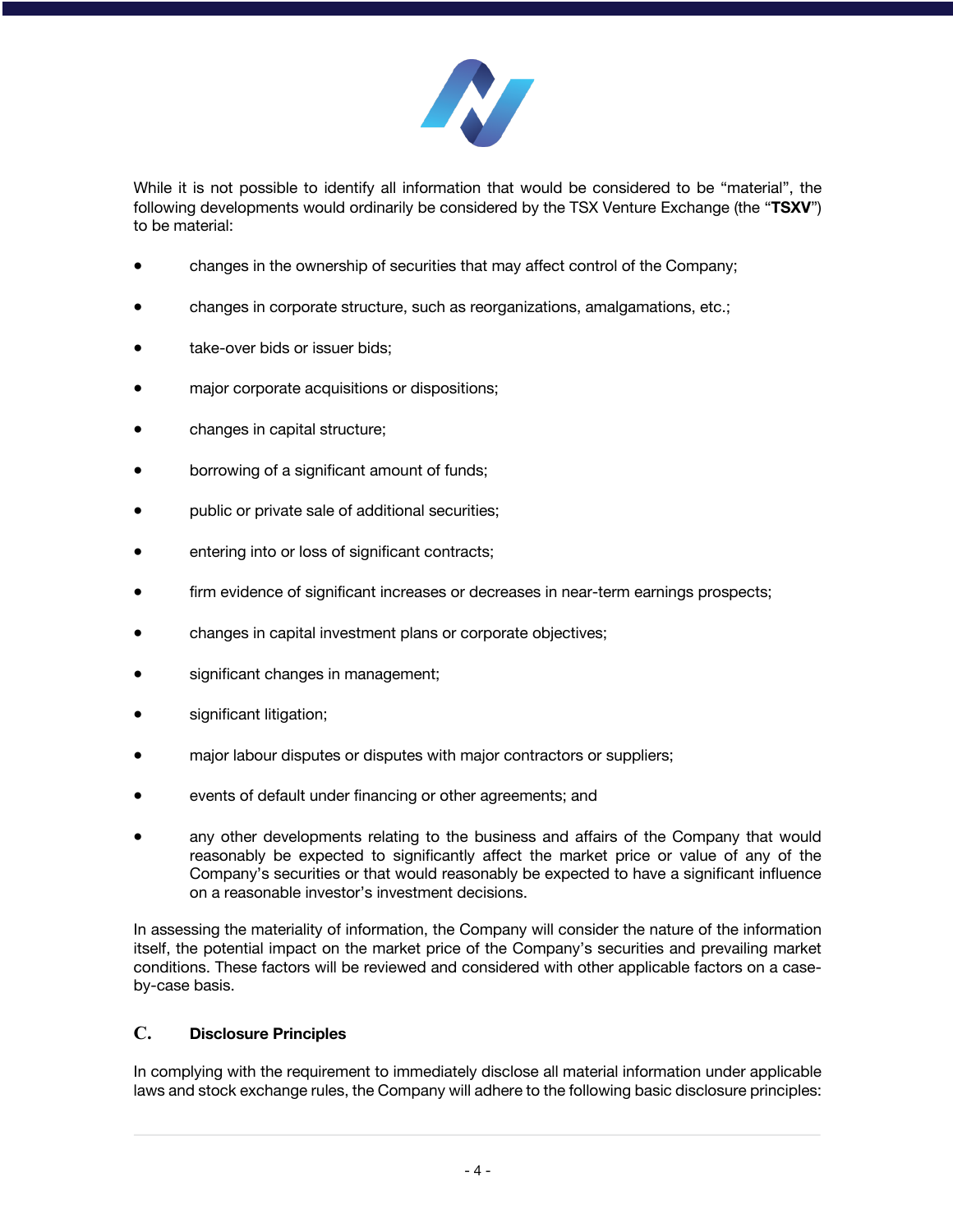

- Material information will be publicly disclosed promptly via news release. The only exceptions will occur in restricted circumstances where applicable securities laws and stock exchange policies permit the maintenance of confidentiality and regulatory filings on a confidential basis.
- Disclosure must include any information the omission of which would make the rest of the disclosure misleading.
- Unfavourable material information must be disclosed as promptly and completely as favourable information.
- The materiality of information cannot be altered by breaking down the information into smaller, non-material components.
- There must be no selective disclosure. Previously undisclosed material information must not be disclosed to selected individuals (for example, in an investor meeting or during a telephone conversation with an analyst). If previously undisclosed material information is inadvertently disclosed, this information must be broadly disclosed promptly via news release.
- Disclosure should be consistent among all audiences, including the investment community, the media, customers, and employees. For clarity, material information must not be disclosed to the Company's employees (other than those employees who need to know the information in the context of their employment) prior to the dissemination and filing of a disclosure news release.
- Disclosure of material information at an analyst or shareholder meeting, a press conference or conference call, on the Company's website, or via social networking sites must be preceded by a news release.
- Disclosure must be corrected promptly if the Company subsequently learns that earlier disclosure contained a material error at the time it was given.

#### **D. Rumours**

The Company does not comment, affirmatively or negatively, on rumours. This Policy also applies to rumours on the Internet, including social networking sites. The Company's spokespersons will respond consistently to any rumours, saying, "It is our policy not to comment on market rumours or speculation," and, if relevant, refer the person to the Company's public disclosure documents.

Should the TSXV or other regulators request that the Company make a definitive statement in response to a market rumour that is causing significant volatility in the stock, the Board will consider the matter and decide whether to make a policy exception. If the rumour is true in whole or in part, the rumour might be evidence of a leak, and the Company will immediately issue a news release disclosing the relevant material information.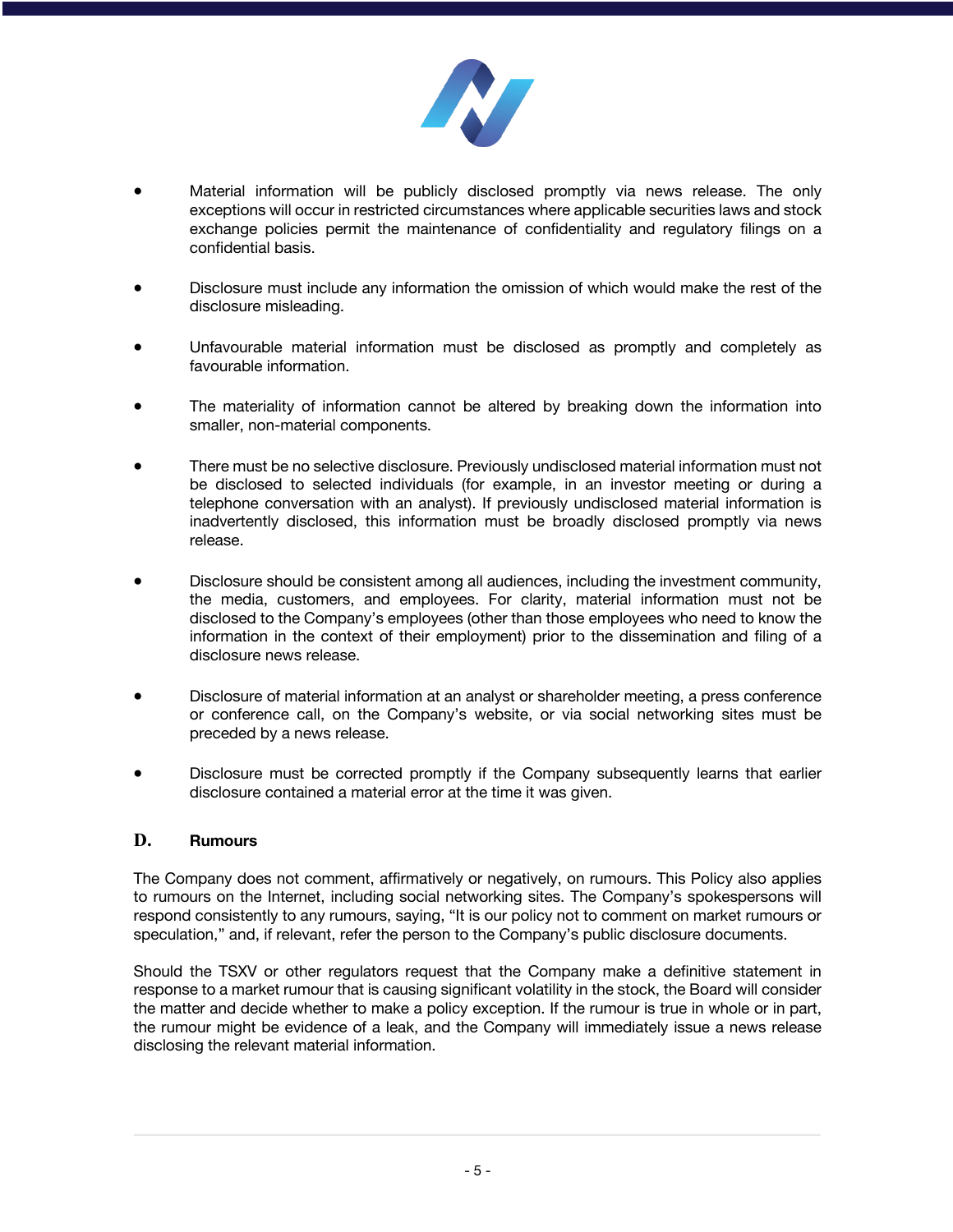

# **E. Disclosure Procedures**

**Approval of Disclosure**. All written and oral disclosure, including news releases, should be approved, before public disclosure, by the Board (or designated members thereof) and any one of the Chair of the Board, the Chair of the Audit Committee and the Chair of the Compensation, Governance and Nominating Committee. Any news releases containing material information should also be approved by Board. In exceptional circumstances, the Chief Executive Officer or the Chief Financial Officer may approve press releases with material information for issuance where other directors are unavailable and immediate release is required to comply with securities legislation, rules and regulation or for routine news releases, the Chief Executive Officer or the Chief Financial Officer may approve press releases for issuance. In addition to the foregoing approvals, all news releases disclosing material financial information, including the results of operations for an interim or annual period, should be approved by the Audit Committee prior to approval by the Board. The Board should be provided with all material, non-routine press releases in advance of their issuance. The Board should review and approve, before public disclosure, all substantive materials filed with securities regulators, other than press releases.

**Company Spokespersons**. The Chief Executive Officer or a designate will appoint NowVertical Personnel (spokespersons) who are responsible for communication with the investment community, regulators, the media and the public. Individuals who are not authorized spokespersons must not respond under any circumstances to inquiries from a stock exchange or other securities regulatory authority, the investment community, the media, or others, unless specifically asked to do so by an authorized spokesperson.

**News Release Procedures**. Once the Board determines that a development is material, it will authorize the issuance of a news release. Should a material statement inadvertently be made in a selective forum, the Company will immediately issue a news release to fully disclose that information. If the inadvertent disclosure occurs during business hours, the Company will consider requesting a halt in trading while the news release is written. News releases will be disseminated through a newswire service that provides simultaneous national distribution. Full-text news releases will be transmitted to all stock exchange members, relevant regulatory bodies, major business wires and national financial media. News releases will be posted on the Company's website after confirmation of dissemination over the newswire (see "Electronic Communications" below). If the subject of a news release is a material change (as defined under Canadian securities laws) for the Company, a material change report will also be filed with applicable securities regulators within 10 days of the issue of the news release.

**IIROC Notification**. When the TSXV is open for trading, prior notice of a press release announcing material information must be provided to Investment Industry Regulatory Organization of Canada ("**IIROC**") which will determine if a halt in trading is necessary to provide time for the market to digest the news. If a press release announcing material information is issued outside of trading hours, IIROC should be notified before the market opens.

# **F. Electronic Communications**

**General**. This Policy also applies to electronic communications. Accordingly, the Board (or designated members thereof) is also responsible for ensuring that postings on the Company's website are reviewed and approved and that such disclosure is accurate, complete, up-to-date, and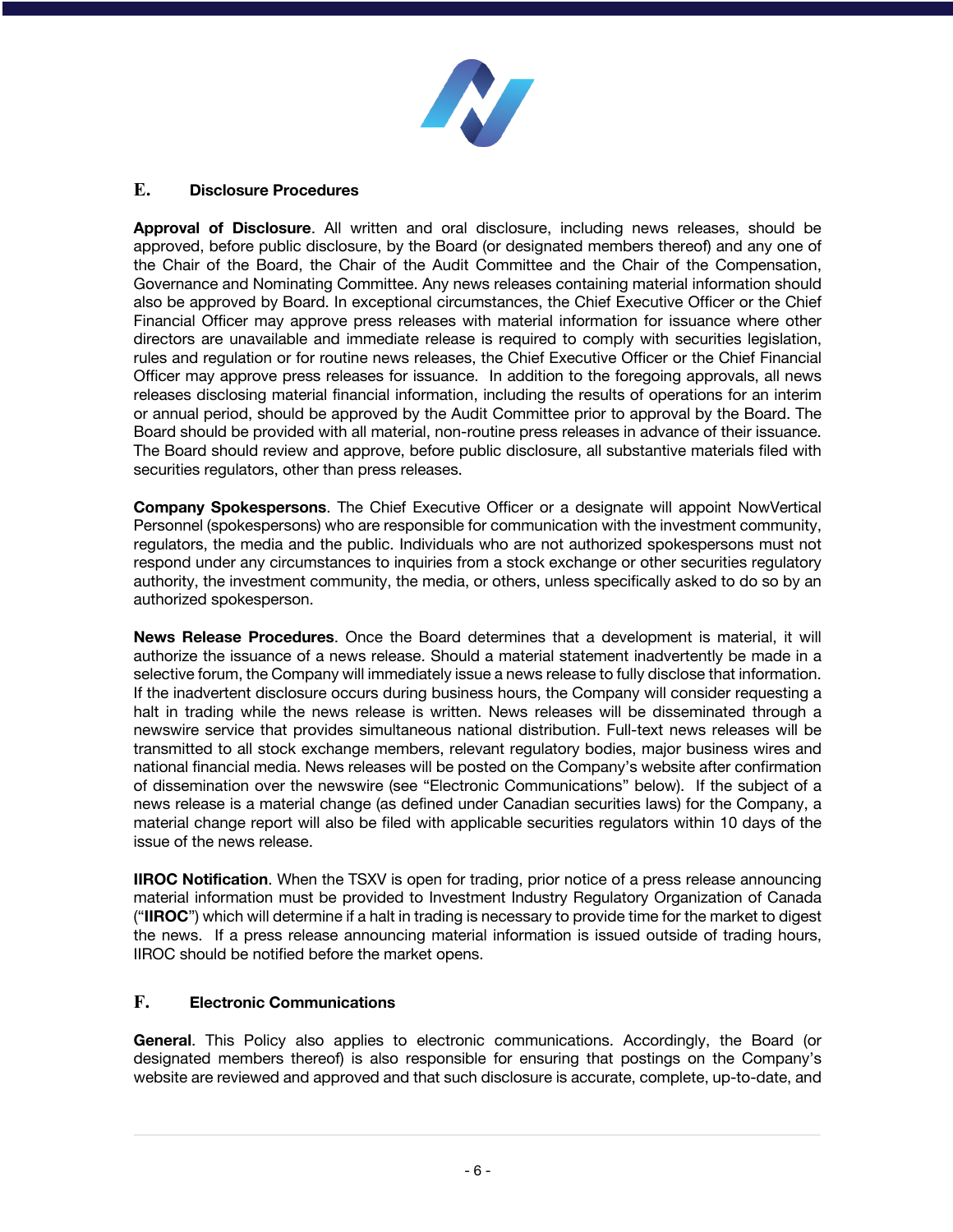

in compliance with relevant securities laws. Posting information on the Company's website or disseminating it through social media networks (for example blogs, Twitter, Instagram, YouTube, Facebook, or LinkedIn) does not constitute adequate disclosure of information that is considered material non-public information. Any such postings will be preceded by the issuance of a news release. Only public information or information that could otherwise be disclosed in accordance with this Policy shall be used to respond to electronic inquiries.

**Use of the Company's Website**. All continuous disclosure documents will be provided in the Investor Relations section of the Company's website. All information posted, including text and audiovisual material, will show the date the material was issued. The Company will ensure that all links from the Company website to third party websites are approved by a member of the Board (or the Chief Executive Officer or Chief Financial Officer of the Company). All third party links will open in a new browser window to emphasize that the user has left the Company's website.

**Use of Social Media.** Given the Company's ongoing disclosure obligations as a reporting issuer under Canadian securities laws, the broad reach of social media, the permanence of any postings and the almost limitless potential to further distribute such postings, there are serious risks to the Company if social media is not used responsibly. These risks are evolving but include damage to the Company's reputation, potential breaches of the law, damages for negligence, harassment or libel, and other potential claims against the Company and/or NowVertical Personnel. Accordingly, it is the Company's policy not to discuss, publish or disseminate material information about the Company (including information about the Company's overall business performance, earnings and corporate transactions) on the Internet in or through any social media forum, other than through the posting and sharing of information that has been approved by the Board (or designated members thereof).

# **G. Dealing with the Investment Community**

The Company recognizes that meetings with analysts and significant investors are an important element of its investor relations program. Face-to-face meetings help to build goodwill and can be essential for the investment community to assess the quality of senior management.

Spokespersons may meet with analysts and investors individually or in small groups and will initiate contacts or respond to analyst and investor calls in a timely, consistent and accurate fashion in accordance with this Policy. All analysts will receive fair treatment regardless of whether they are currently recommending buying or selling the Company's securities.

Care must be taken that material undisclosed information is not inadvertently disclosed in meetings. The Company will provide only non-material information through individual and group meetings, in addition to previously publicly disclosed information, recognizing that an analyst or investor might construct this information into a mosaic that could result in material information.

The Company will make available to individual investors or reporters the same sort of detailed, nonmaterial information that it has provided to analysts and institutional investors and may facilitate such access by posting this information on its website. Where presentations or other materials are used and posted on the Company's website, they will be dated and the Company will routinely archive or remove outdated materials.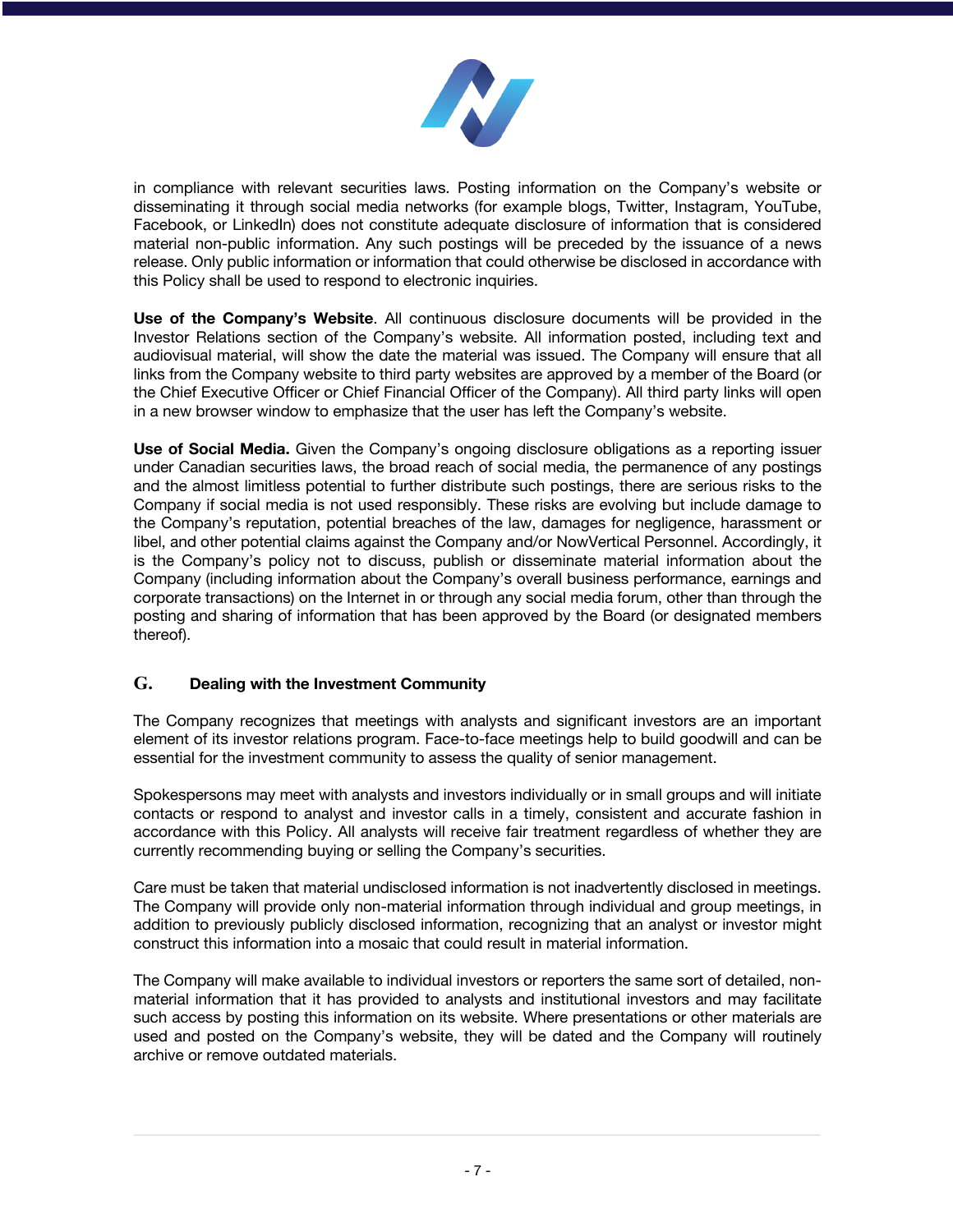

Spokespersons will keep notes of any non-routine telephone conversations with analysts and investors and, when practicable, more than one Company representative should be present at all individual and group meetings.

**Quiet Periods**. To avoid the potential for selective disclosure or even the perception or appearance of selective disclosure, the Company will observe quiet periods prior to quarterly earnings announcements or when material changes are pending. Regular quiet periods will commence two weeks prior to the anticipated issuance of financial results for a quarter or year and shall continue until the Company releases its financial results for such period or year. During a quiet period, the Company will not initiate any meetings or telephone contacts with analysts and investors, but will respond to unsolicited inquiries concerning factual matters. If the Company is invited to participate, during a quiet period, in investment meetings or conferences organized by others, the Board will determine, on a case-by-case basis, if it is advisable to accept these invitations. If accepted, extreme caution will be exercised to avoid selective disclosure of any material, non-public information.

**Conference Calls**. Conference calls may be held for quarterly earnings and for major corporate developments as determined by the Board. All conference calls will be accessible simultaneously to all interested parties, some as participants by telephone and others in a listen-only mode by telephone or via a webcast over the Internet. The call will be preceded by a news release containing all relevant material information. At the beginning of the call, a Company spokesperson will provide appropriate cautionary language regarding any forward-looking information and direct participants to publicly available documents containing the assumptions, sensitivities, and a full discussion of the risks and uncertainties applicable to the news. The Company will provide advance notice of the conference call and webcast by issuing a news release announcing the date, time, and topic as well as information on how interested parties can access the call and webcast. These details will be provided on the Company's website. In addition, the Company might send invitations to analysts, institutional investors, the media and others. Any non-material supplemental information provided to participants will also be posted to the Company's website for others to view. No material undisclosed information will be discussed on the conference call. The Board will hold a debriefing meeting after the Company's earnings and material developments conference calls and if it determines that selective disclosure of previously undisclosed material information or misleading disclosure has occurred, the Company will immediately disclose or correct the information broadly via news release.

**Reviewing Analyst Reports and Financial Models**. Upon request, the Company may review analysts' draft research reports or financial models for factual accuracy based on publicly disclosed information. The Company will not confirm or attempt to influence an analyst's opinions or conclusions and will not express comfort or discomfort with the analyst's financial model and earnings estimates. To avoid appearing to endorse an analyst's report or model, the Company will provide its comments orally or will attach a disclaimer to written comments to indicate the report was reviewed strictly for factual accuracy.

**Limits on Distributing Analyst Reports**. Analyst reports are proprietary products of the analyst's firm. Distributing, referring to or providing links to analyst reports might be viewed as an endorsement by the Company. For these reasons, the Company will not provide analyst reports through any means to persons outside of the Company or generally to employees, including posting such reports on its website. Notwithstanding the foregoing, the Company may distribute analyst reports to its directors and senior officers to assist them in monitoring the effectiveness of the Company's communications, in understanding how the marketplace values the Company and its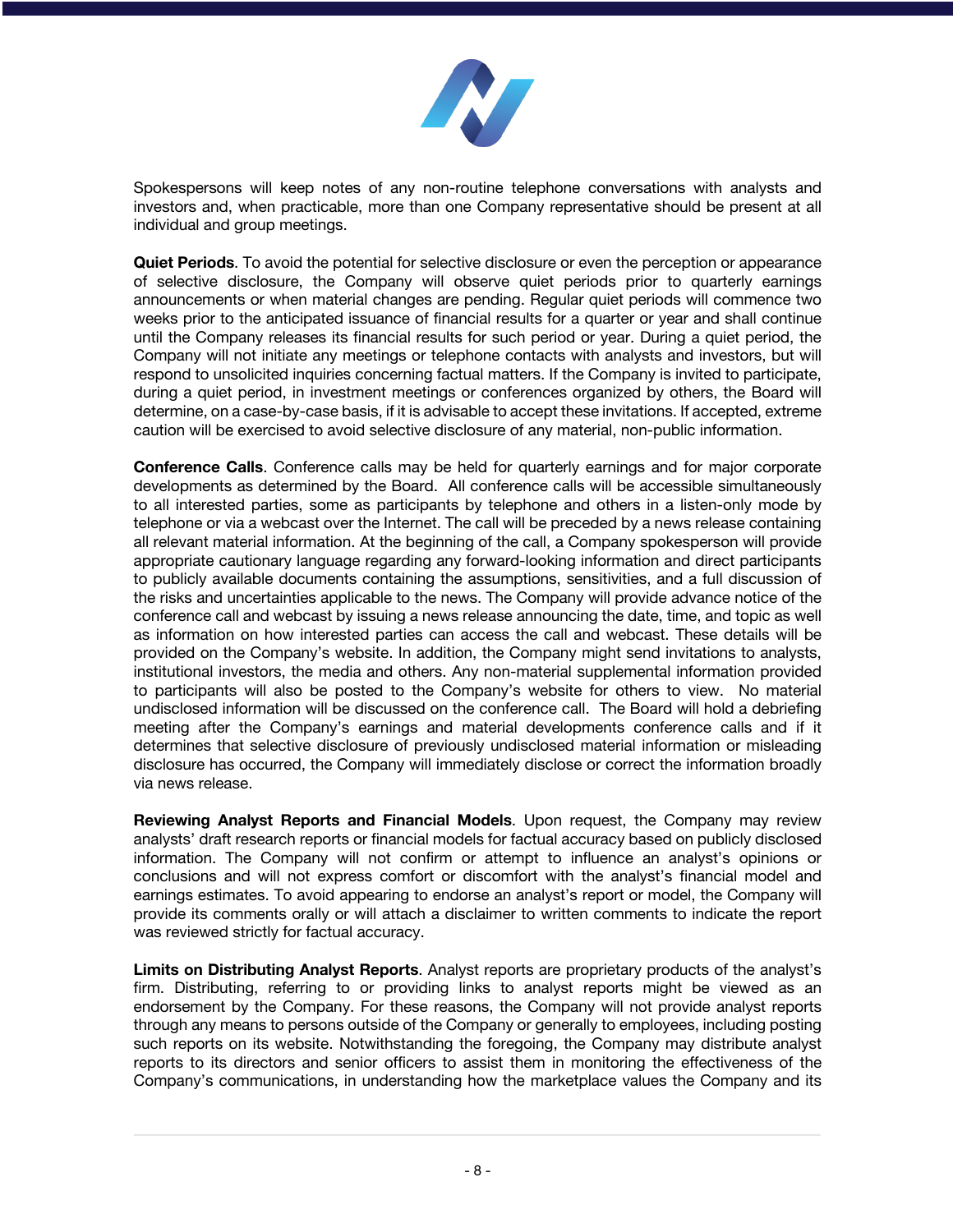

competitors, and how corporate developments affect the analysis. Analyst reports may also be provided to the Company's financial and professional advisors in the necessary course of business. The Company may post on its website a listing of the investment firms and analysts who provide research coverage on the Company. If provided, this list must be a complete listing, regardless of the recommendation, and will not include links to the analysts' or any other third party websites or publications.

**Presentations by Employees**. Employees who are invited to make speeches or presentations about the Company to industry groups, at technical conferences or other forums should receive the approval of the Board before accepting such invitations. Presentation materials must not contain undisclosed financial and operational results, subject matter of a competitive or strategic nature, or information that could affect the Company's reputation or share price and should be provided to the Board (or senior management) for review and approval in advance of being presented.

# **H. Forward Looking-Information**

Should the Company elect or disclose forward-looking information in continuous disclosure documents, speeches, conference calls or otherwise, the following requirements must be met:

- the Company must have a reasonable basis for drawing the conclusions or making the forecasts and projections set out in the forward-looking information;
- the information, if deemed material, must be broadly disseminated via news release, in accordance with this Policy;
- any document containing forward-looking information must contain, proximate to that information:
	- reasonable cautionary language identifying the forward-looking information as such, and identifying in very specific terms, relevant material risk factors and uncertainties that could cause actual results to differ materially from a conclusion, forecast or projection in the forward-looking information;
	- a statement of the relevant material factors or assumptions that were applied in drawing a conclusion or making a forecast or projection set out in the forwardlooking information, including where appropriate a sensitivity analysis to indicate the extent to which different business conditions from the underlying assumptions may affect the actual outcome;
	- the Company's policy for updating forward-looking information, which is that the Company disclaims any intention or obligation to update or revise the forwardlooking information, whether as a result of new information, future events or otherwise, except as required by applicable law; and
	- a statement regarding the purpose of presenting the material, including cautionary language that the information may not be appropriate for other purposes;